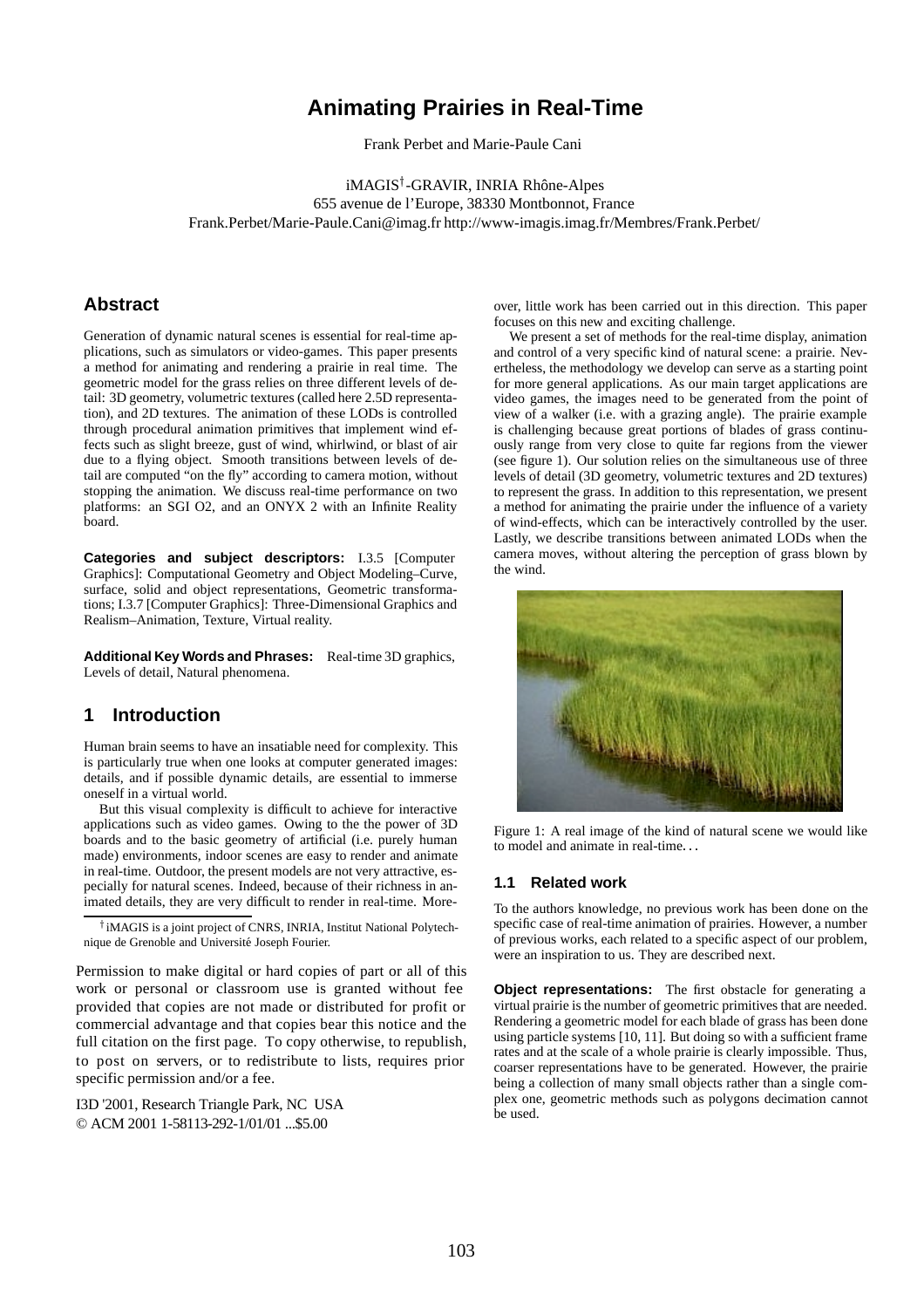Volumetric textures, or "texels" [5, 9], is one of the best representations for capturing the complexity of fuzzy objects such as vegetation, fur, or short hair. Real-time implementations of texels, based on layers of polygons mapped with semi-transparent textures, have been recently developed [8, 6]. In particular, Lengyel [6] uses real-time texels for representing fur, which is quite similar to grass. His work allows one to span the viewing distance from close-ups to far views, thanks to the use of several LODs. The latter include fine to coarse versions of the texel representation, textures being more or less filtered. In addition, a method for generating real-time soft shadows is described.

This work is not directly applicable in our case: first, Lengyel maps the semi-transparent textures modeling fur onto concentric shells over the support surface. Although convenient when the predominant viewing direction is perpendicular to this surface, this method would not give good results for computing a walker's view in a prairie, shell polygons being viewed edge-on. Secondly, Lengyel's method is not designed for allowing animation: although animation methods had been developed for previous texel representations [9], the way Lengyel pre-filters the semi-transparent textures forbids any animation of hair strands. Only camera motions can be generated, and the motionlessness of the scene considerably simplifies the generation of smooth transitions between LODs.

Our work also relies on real-time texels for one of the LODs, but does it in a slightly different way, more convenient for generating animations. Although we did not implement it, Lengyel's solution for soft shadowing would certainly be a good way of enhancing the visual realism of our prairies.

**Animation methods:** A first method for generating a stochastic animation of fields of grass blowing in the wind is proposed by Reeves in the mid-eighties [11], as an application of the particlebased modeling approach. Particles evolving in a 2D space are first used for modeling complex gusts of wind subject to random local variations of intensity. The resulting 2D wind maps are stored, for each animation step. Then, procedural trajectories are generated for particles modeling blades of grass by letting them bend proportionally to the intensity stored in the map, according to a given wind direction.

Still using a procedural approach, Neyret [9] animates breeze in a meadow by applying a sine wave motion to the control points of ray-traced texels modeling grass. This method generates the same deformations as if blades were embedded into an animated FFD volume [12]. Therefore, it results into a very homogeneous animation.

Generating grass response to various winds can be done using physically-based simulation. Wejchert [15] simulates the motion of falling leaves in velocity fields created by combining a few wind primitives. Shinya [13] simulates vegetation such as trees and grass blown by complex wind fields. The main contributions are an accurate modeling of the stochastic properties of winds, which are modeled in Fourier space and then converted into time varying-force fields, and the idea of using physically-based simulation of the vegetation. However, although this idea is applied to tree branches (using the modal analysis of uniform beams), the physical approach is considered too time consuming for being applied to grass: procedural particle animation is used as in [11], but with initial conditions that vary with the local value of the force field.

Still close to grass models, physically-based modeling has been applied to hair. Anjyo [1] relies on chains of rigid sticks, with 1D oscillators at hinges, for simulating hair motion under the influence of wind. To increase efficiency, Dalegan [3] only applies physically-based modeling to few "strands guides", interpolated motion being used for others strands. However, even this simplified method would hardly reach real-time performances if applied to a whole prairie, where the view goes from close blades of grass to hills in the distance.

Closer to our concern for efficiency, Stam [14] generates the animation of trees under turbulent winds in real-time. Similarly to Shinya [13], he relies on modal analysis of tree dynamics and on the stochastic modeling of winds in Fourier space. However, the key idea here is to combine pre-computed vibration modes for animating the tree branches rather than integrating dynamical equations over time. Our solution to prairie animation inspires from Stam's ideas: we rely on physically-based precomputations during a realtime animation session, where the effects, rather than the causes, are animated. However, we are not meaning to perform a proper simulation, so we use much simpler models: we animate the action of procedural wind primitives — similar to those in [15], but with an additional time-varying stochastic component — rather than accurately modeling turbulent winds. Moreover, our pre-computations only simulate simplified physically-based models (as those used in hair modeling techniques), which are sufficient to easily obtain an acceptable visual realism.

Concerning animation techniques in a LOD framework, the simultaneous use of several LODs has already been applied in both procedural and physically-based animation [2, 4, 7]. The basic principle is to generate different approximations of the desired motion, according to the number of degrees of freedom that are currently active. Our animation method can also be interpreted this way. However, the prairie case exacerbates a difficulty that has not received much attention in the past: the problem of generating seamless transitions between LODs during animation. Indeed, there is no skin (contrary to [4]) for hiding the switches between LODs, and classical cross-dissolve techniques would result in vanishing blades of grass reappearing at different locations.

#### **1.2 Overview**

This paper presents an integrated set of methods for animating prairies in real-time. The first contribution, described in Section 2, is a representation of grass that includes three different LODs and yields real-time visualization. The animation algorithm, introduced in Section 3, relies on precomputations for enabling the animation of wind primitives over the prairie. Interactive control of wind effects is illustrated through the animation of a flying object that produces a blast of air. Section 4 introduces an original technique to achieve seamless transitions between LODs These transitions depends on the camera motions. They allow the different LODs to adequately coexist during the animation of the prairie and the movement of the walker. Performances are discussed in Section 5. Section 6 concludes and presents future work.

# **2 Real-time Display of a Prairie**

Let us consider the case of a standard walker's view of a meadow, with a viewing direction almost parallel to the terrain. Then, both close and distant parts of the field of grass will appear in the same image. To obtain a good visual quality with a high frame rate, we combine different representations of grass, each of them being used at a given distance range. In addition, to allow camera motion, the prairie model must support an adaptive tiling of the terrain into regions specific to a given LOD. The next sections discuss these two points.

#### **2.1 LOD representation of grass**

While 3D blades of grass are the only acceptable solution to generate convincing rendering and animation close to the viewer, tex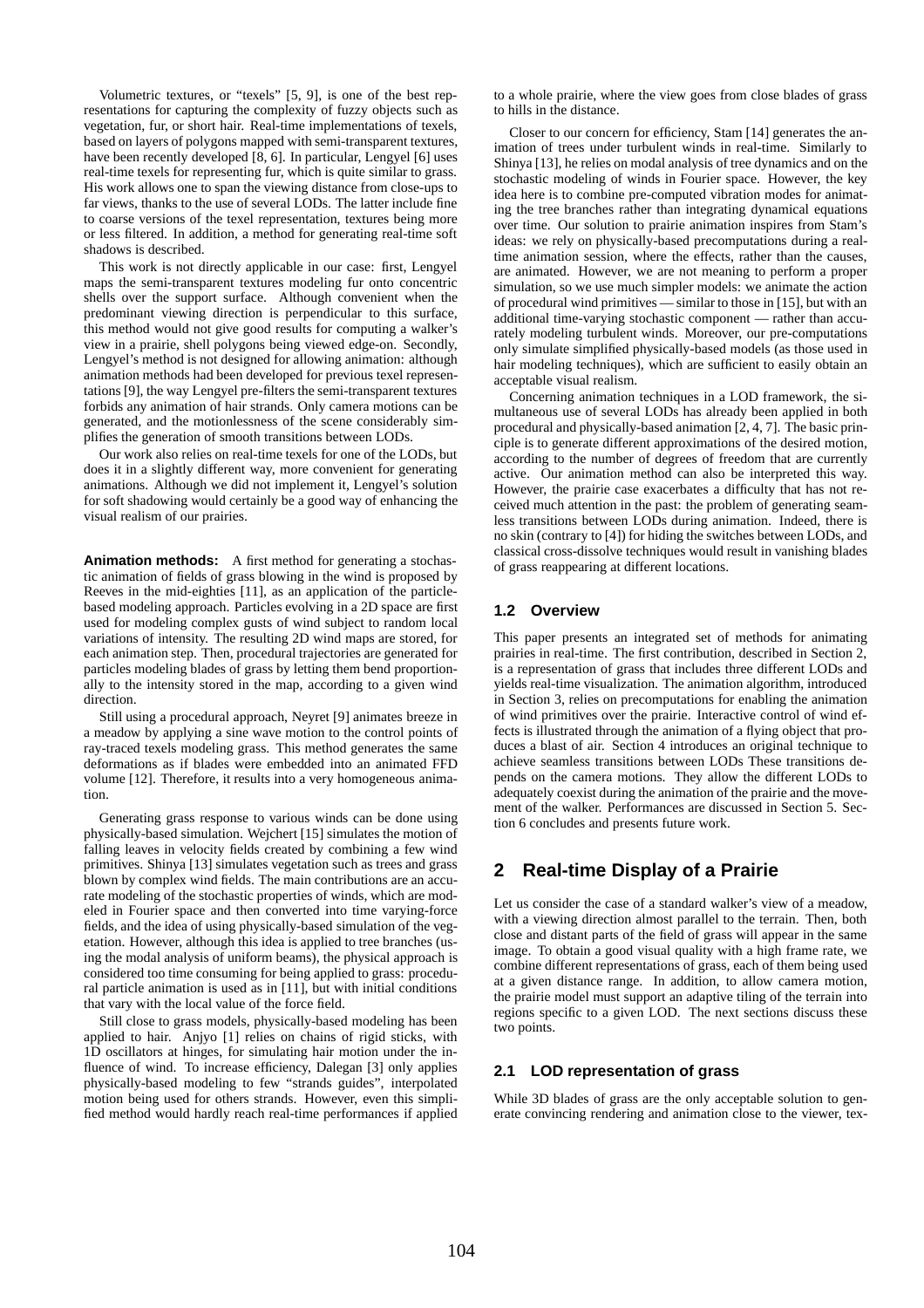tured polygons are used to solve both aliasing and efficiency problems in distant regions.



Figure 2: First level of detail: the 3D representation. Top left: a blade of grass. Top right: 3D blades located in a slice of a patch. Middle: a patch of grass viewed from above. Bottom: the same patch from the walker's point of view.

We rely on three levels of detail to represent grass.

- a 3D representation, depicted in Figure 2, is used for blades of grass near the viewer. The blade is represented as a chain of line-segment primitives.
- an interactive representation of a volumetric texture, inspired from Meyer's work [8], is used at mid-distance. Rather than using semi-transparent layers made of one polygon, we use layers of vertical polygon strips, like the one depicted in Figure 3, in order to allow animation. Each polygon strip is covered by a semi-transparent texture representing blades of grass (see Figure 4). There are two possible and perpendicular orientations for each polygon strip. We choose the one which prevent the viewing direction from being parallel to the polygon strip. In the remainder of this paper, we call this model the "2.5D" representation.
- a 2D texture is mapped on the terrain for representing grass in distant regions.

These LODs can easily be tuned from fine to coarse versions by changing the number of geometric primitives in the 3D grass model, the number of polygons and the resolution of textures in the 2.5D representation, and the resolution of the texture in the 2D model. We will develop this point in Section 5.



Figure 3: In the 2.5D representation, the two vertical edges of a polygon strip can be animated.

#### **2.2 Coating the terrain with patches of grass**

The terrain model is an elevation map. To allow the joint use of different LODs for the grass, we tile the map into a number of square



Figure 4: Second LOD: 2.5D representation. Top: a polygon strip mapped with a semi-transparent texture. Middle: a view from above showing the layers of textured polygons. Bottom: the walker's view of the grass-patch.

elements, called "patches of grass", as shown in Figure 5.



Figure 5: The terrain, tiled into patches of grass, is viewed from above. The walker's position and his view cone are represented. No grass representation is associated with the lightest patches, which are culled. The remaining patches are displayed in different colors according to the grass LOD that is applied to them.

Since the walker's view is supposed to be parallel to the ground, we rely on a basic 2D culling to quickly get rid of most patches of grass that will not appear in the image (see Figure 5). Remaining patches of grass are provided with a given grass representation according to their distance to the viewer. We use a 2D discrete distance, where patches sharing an edge or a vertex with the viewer patch are set to be at distance one. Regions associated with a specific LOD are defined by a given range of distance (for instance, the 2.5D representation is used from distance 3 to 6 in Figure 5). A discussion on the tuning of distance thresholds will be held in Section 5.

Generating a transition between LODs when the camera moves requires the ability to represent consistently *the same patch of grass* using any of the three representations. To do so, we use a procedural method to build stochastic patches of grass. This is done from the finest to the coarsest representation: we generate the 3D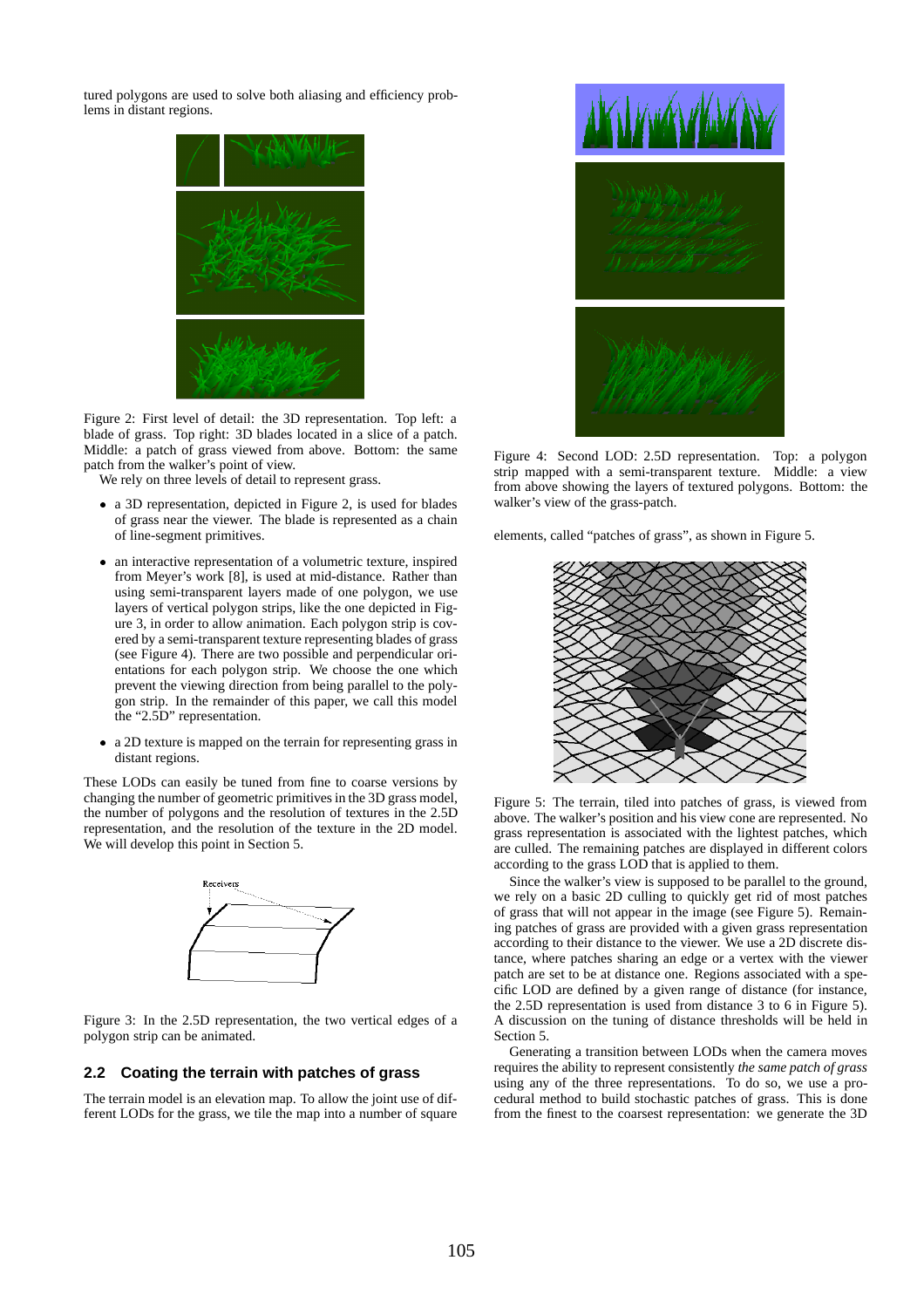blades of grass first, using random numbers to set the orientation of each blade segment. Then, the semi-transparent textures used in the 2.5D representations are generated by computing 2D images of the 3D blades included in a slice of the 3D patch of grass. Finally, the 2D textures are computed as coarse images of the 3D patch of grass taken from different viewing angles. Mip-mapping is used to filter these textures according to the current viewing distance. Since we use OpenGL alpha-channel for transparencies, the scene is rendered from back to front. To achieve that, we just need to process the prairie in the right order, without having to sort any polygons.

In practice, transitions will take place during a real-time animation session, where grass undulates under the influence of wind. After a description of our animation algorithm in Section 3, Section 4 will present our solution for the generation of seamless transitions during motion.

## **3 Interactive Animation of Grass**

#### **3.1 Procedural control of wind effects**

We are looking for an animation algorithm that

- produces a convincing deformation of grass blowing in the wind,
- is efficient enough to be apply to a whole prairie at interactive rates,
- and provides the user with an interactive control of wind effects.

These interactions are essential in applications like video games where characters should cut their path through wild grass, may throw bombs, or land onto the prairie with flying vehicles such as helicopters. Other effects, such as breeze or gusts of wind, will have to be stochastically generated in aim of increasing realism.

As in [15] we animate the prairie by computing the combined action of several wind primitives moving over the terrain. However, contrary to this previous work, we defend the idea of modeling directly wind primitives through *their consequences* on grass motion, rather than modeling the force or velocity field that causes it. This allows us to use procedural animation instead of physically-based simulation of grass blown by the wind which would have been impossible at the scale of a whole prairie.

#### **3.2 The receiver concept**

A wind primitive should be able to act upon a patch of grass whatever its current LOD. To do so, wind primitives send informations to grass through *receivers*. Every animate object has an associated receiver. At each frame, all the receivers receive information from wind primitives. Then, all the animated objects are drawn according to the informations stored in their associated receiver. A receiver can store information sent by several wind primitives.

In the 3D model, receivers are associated to the 3D blades of grass. In the 2.5D model, they are attached to the vertical edges of the semi-transparent polygon strips. Thus 2.5D texture can be animated by moving the two vertical edge as you would have done for blade of grasses (see Figure 3). We did not provide the 2D model with receivers because we have not animate it. That one one the main future improvement of this algorithm (we expect to use light maps to model the change of light reflection when grass bends).

To reduce the time needed to spread information over the prairie, the size of the information which is sent by wind primitives to receivers must be as compact as possible. We have seen that both the 3D and 2.5D receivers can be considered to be attached to a blade of grass. That is why we choose to sent to receivers a direction and an index. The direction is the curve direction of the blade of grass, and the index describe how much the blade of grass is bent.

In fact, there are some differents kind of grass with specific size and stiffness. For each kind of grass, we have precomputed the range of possible bent postures. This can be done by using a physically-based simulator which look at the successive 2D postures of the blade when a constant wind starts blowing from a given direction. A given number of characteristic postures, indexed from 1.0 to -1.0, where 0 is the blade of grass's rest state, are extracted from these simulations (see Figure 6).

Each primitive uses the precomputed postures in its own and specific way, and can change the direction and the bent of all the blade of grasses which are under its influence. This choice will allow the same wind primitive to have different effects on the regions of the prairie planted with different kind of grass.



Figure 6: Precomputed postures resulting from a physically-based simulation. It is use by receivers to translate a given index into spatial positions.

#### **3.3 Design of wind primitives**

We want to control both the spatial extent and the action of a wind primitive onto the grass. To do this, we define a wind primitive as:

- *a 2D mask* that represents the spatial extent of its action, and which may move over the terrain during the animation. In practice, the mask is discretized over the patches of grass that tile the terrain. See figure 7.
- *an action* is a procedure that send information which describe the consequence (i.e. the posture index and the direction) of the wind primitive on any blade in the mask via the receivers.

All the receivers which are in the 2D mask of a given primitive store the direction and the index of deformations that can be applied to their attached blade of grass. Depending on the type of wind primitive, both posture index and direction can be function of time. In consequence, an action returns a time-varying vector, directed along the bending direction, and whose norm is the posture index.



Figure 7: Masks used for the gust of wind and whirlwind primitives, seen from above. These masks move over time.

Let us take the example of the gust of wind primitive. A gust of wind is defined by a strip shaped mask that translates over the terrain in an orthogonal direction to its main axis (see Figure 7). A blade of grass receiving the gust should bend in that direction, and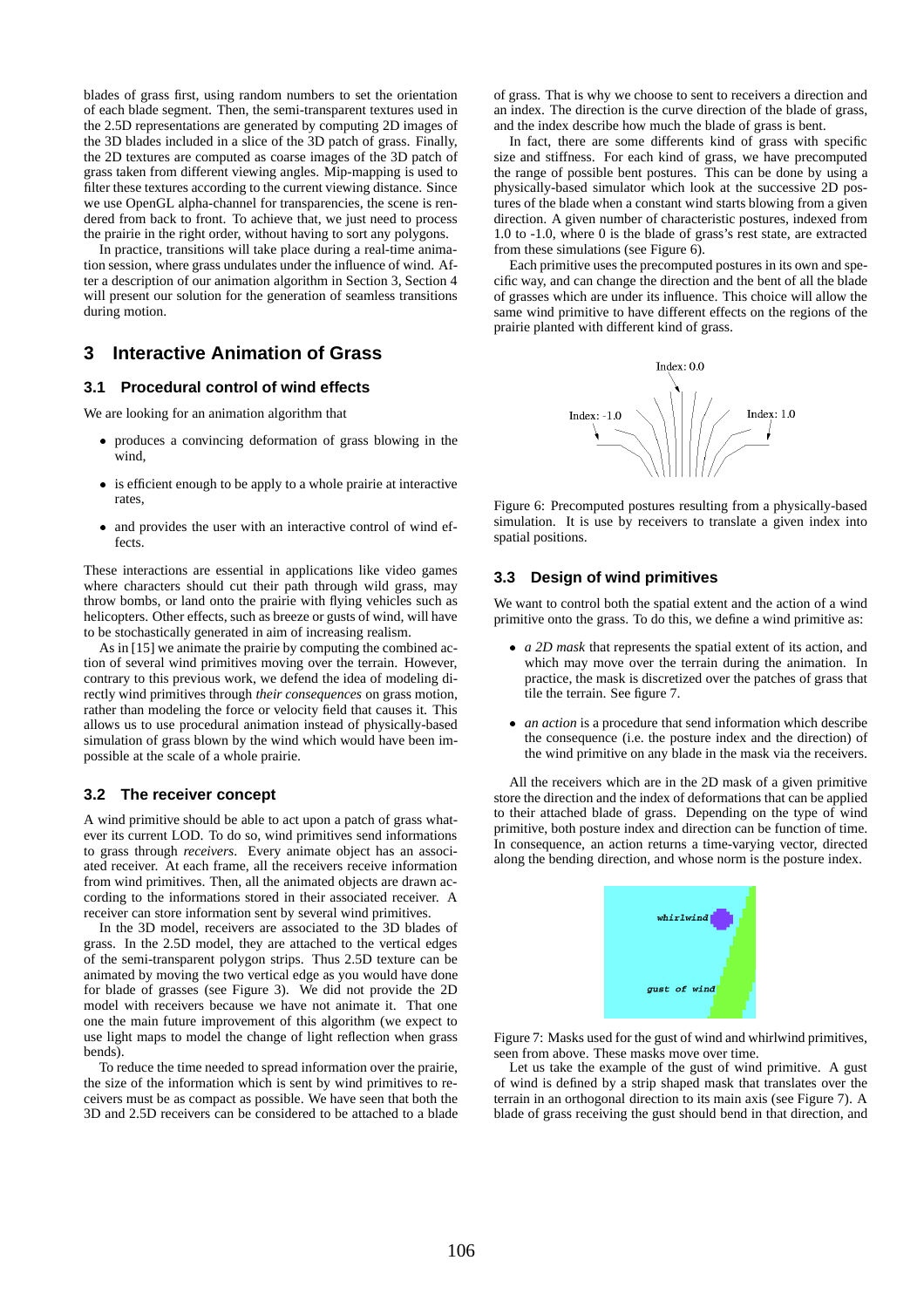

Figure 8: Physically-based precomputations give the posture index to use for blades of grass over time. The function above represents the variation of posture index when a constant wind starts blowing.

then oscillate back and forth before coming back to its rest state. During the physically-based precomputations, we have measured the parameters of these oscillations, i.e. the time variation of the blade of grass's posture index when a constant wind reaches the blade of grass (see Figure 8), and when this wind suddenly stops. These variations can also be interpreted as *spatial variations* of the posture index, at a given time step, over the primitive's mask. Indeed, as the gust of wind translates over the prairie, blades of grass that are at the front of the gust are just starting their motion, while those at its far end are just finishing their oscillation, back at their rest position.

In consequence, the functions giving time variations of indexes are also used for representing the procedural action of wind primitives. For instance, at each time step, a gust of wind sent posture and direction information to every receivers, according to their position in the prairie. In order to obtain a non-uniform result (as those generated by stochastic winds), it is necessary to add small oscillation of random direction and intensity around the prescribed position. A resulting image is shown in Figure 9.



Figure 9: A gust of wind passing over a prairie.

Implementing a variety of other wind primitive can easily be done using the same approach. In addition to the gust of wind primitives, our system already includes gentle breeze, whirlwind, and blasts of air due to flying objects (see Figure 10).

The gentle breeze is characterized by an infinite mask. Our model for its action combines motion at two different scales: each blade experiences a succession of small stochastic oscillations, of random angles and intensity, around rest angles and bent positions that slowly vary over time. Here, a solution relying on the stochastic properties of turbulent winds, as those in [13, 14], would generate much more accurate results.

The whirlwind primitive uses a circular mask, the bending direction at each point being tangent to the circle, and the amount of bending being larger near the center of the circle (see Figure 11). Figure 10: Every wind primitives can be describe as a vectors field. The direction of a vector is the bending direction and its norm is the posture index.

The prescribed posture index slightly changes over time in a circular way around the center of the mask. As in the gust primitive, stochastic oscillations around these prescribed positions are added to produce a non-uniform motion.



Figure 11: A whirlwind.

The blast of air primitive models a repelling blow around a flying object. The mask may be of any shape. It translates and rotates onto the prairie according to the motion of an object under the user's control. Here, the main bending directions are radial to the mask contour. As usual, stochastic small oscillations are added to achieve less regular grass deformations. A screenshot from an animation illustrating the use of this primitive are shown in Figure 12. Here, the user controls the motion of a flying saucer (here, a tea-pot). The latter always stays two meters above the prairie, generating a blast of air, as an helicopter would do.



Figure 12: Interactive control of the blast of air primitive, through the displacement of a flying object. In this image, both some 3D grass patches and some 2.5D grass patches intersect the primitive's mask.

In practice several primitives may be active at the same time over the prairie, and pass through the same location. Due to the very nature of the primitives we implemented, we choosed to set a priority order between them. The primitive of highest priority simply cancels the effect of other primitives applied at the same location. Indeed, the blast of air and whirlwind will overcome the effect of gusts of winds, which will themselves mask the effect of gentle breeze. A more general solution would consist in computing, for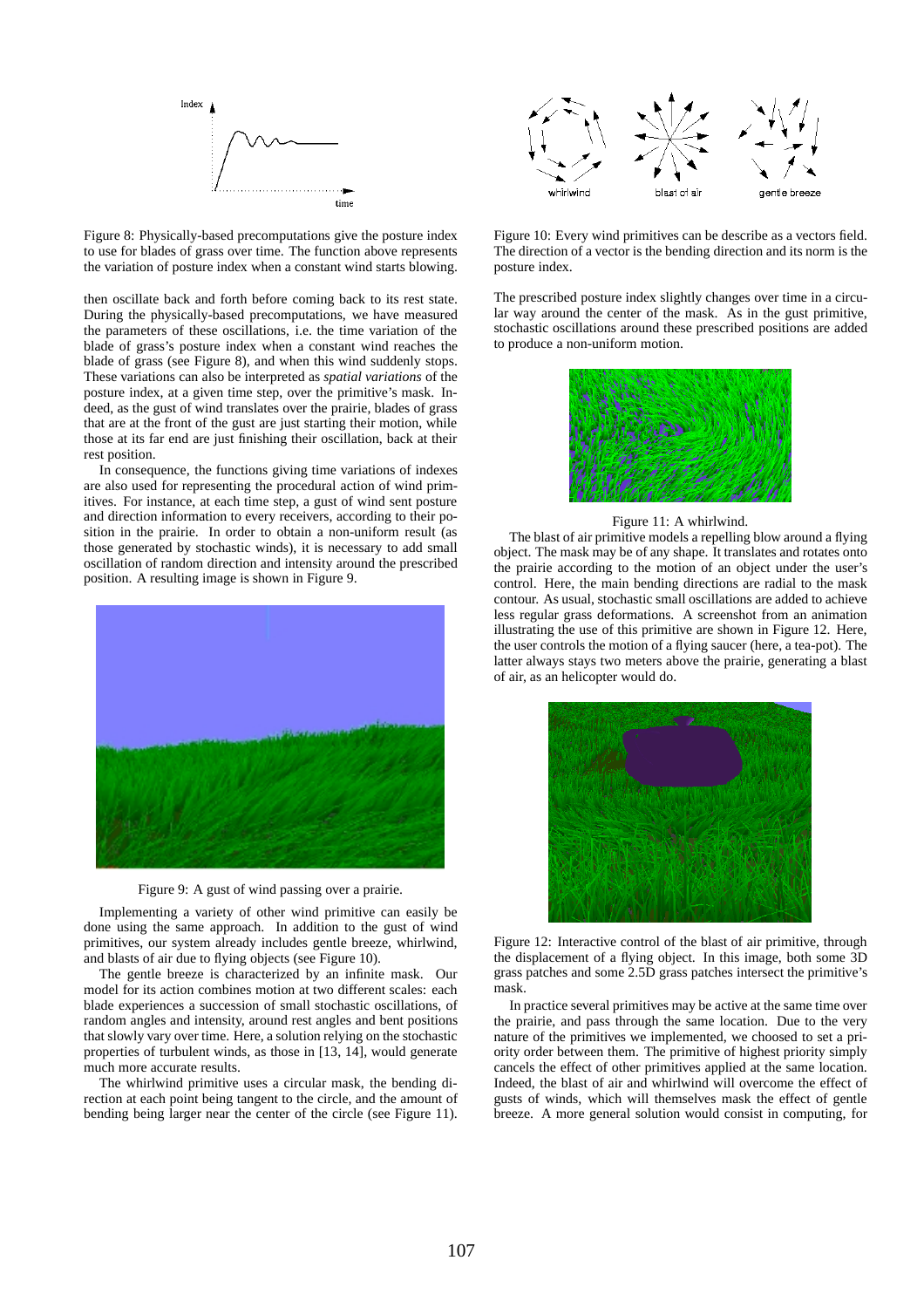each receiver, a weighted sum of the action vectors resulting from the different primitives applied at this location. Nevertheless, mixing the influence of several wind primitives in a realistic is not easy at all. Actually, these is one of the biggest limitation of the procedural approach.

# **4 On The Fly Transitions between LODs**

A standard walker's view of a prairie depicts regions represented with different levels of detail: the 3D representation is used close to the viewer, the 2.5D model is set up next, and the 2D texture is applied in the background. As the walker — and thus the camera — moves, adequate transitions between LODs have to take place. Generating seamless transition is made more difficult by the fact that patches of grass are animated. Transitions should not affect the visual perception of grass motion. This section describes our solution to this problem.

#### **4.1 Scheduling a transition**

The criteria for starting a transition between LODs are those presented in Section 2: if a patch of grass that was already visible at the previous time step changes status, i.e. if its discrete distance to the camera reaches a limit value, a transition to another LOD has to be started. Slightly different limit values are chosen for going back and forth from a LOD to the next one, so that a grass-patch will not stay forever in a transition state if the walker stands at the limit distance.

To be smooth, the transition will have to last within a few time steps. In practice, the duration of the transition is chosen smaller than the time taken by the walker to cross a patch of grass, to avoid generating too many active transitions at the same time. For instance, for a walker's speed of one meter per second, and patches of grass of  $2.5 \times 2.5$  meters, we set the duration of a transition to twenty iterations, i.e. about one second.

#### **4.2 Transitions between 3D and 2.5D LODs**

A first remark is that applying a mere switch, or a fade in - fade out, between the 3D and 2.5D representations would give particularly poor results, due to the specific structure of grass: there is extremely little chance that the animated blades of grass of the two representations appear *exactly* at the same location from the walker's point of view, so this solution would result into blades of grass disappearing somewhere and reappearing elsewhere, which is unacceptable. An alternate solution for generating transition is to apply a morphing technique. However, standard metamorphosis does not apply to our case: Due to the specific nature of the LODs we use, morphing between 3D geometry and *a mapped texture* has to be defined.

Computing morphing between 3D blades of grass and the blades painted onto the semi-transparent polygons of the 2.5D representation is made possible by the way we construct patches of grass, described in Section 2: each representation uses the same number of blades, since each semi-transparent texture is the image of the 3D grass that lie between two given planes (see figure 13). However, we still have to define a morphing method that works during motion.

Our solution is to store, for each blade of grass painted on the texture, its relative coordinates in the texture space, as illustrated in Figure 14. This painted blade will serve as a target for a 3D blade of grass, which will move and deform to fit its coordinates, whatever the current motion and deformation of the semi-transparent polygons. More precisely, when a patch of grass is in the transition state, both its 3D and 2.5D representations are active at the same time. At each transition step, their individual animation are computed first,



Figure 13: 3D geometry and texture to be morphed.

| $\mathbf{x}$ | $1-x$ |
|--------------|-------|

Figure 14: The position of each control point of a blade drawn into the 2D texture is precomputed and stored in texture-space coordinates.

exactly as usual. Then, each 3D blade of grass is displayed at an intermediate position between the positions prescribed by the 3D representation, and its 2D target position. We use a mere linear interpolation for computing the intermediate position, the coefficients varying with the index of the transition step. For instance, if we are computing a transition from 2.5D to 3D, the 3D blade of grass is displayed first at its target position on the texture, and then reaches, within a few time steps, the position computed by the 3D grasspatch model. The opposite transition is used for switching from 3D to 2.5D. Although we use linear interpolation, the motion of a blade of grass is non-planar, due to the fact that each of the two LOD is animated during the transition (see Figure 4.2).

One may notice that the root of a blade of grass moves during transitions. Although this choice may seem unrealistic, it proves good in practice: being quite smaller than the motion at the tip, the root's motion seems almost un-noticeable when looking at an animated prairie for the walker's view point.

A noticeable artifact remains when we just switch from one representation to another. This creates a slight flash because the shading and the width of the blade of grasses are not exactly the same in the two representations. Adding an additional fade in - fade out is sufficient to fix the problem, since blades of grass are already



Figure 15: (a): Computing a smooth transition between the 3D and the 2.5D representations is done through a progressive linear interpolation, during motion, between a 3D blade of grass and its target blade in the 2.5D texture. (b): The resulting motion of the displayed blade is non-planar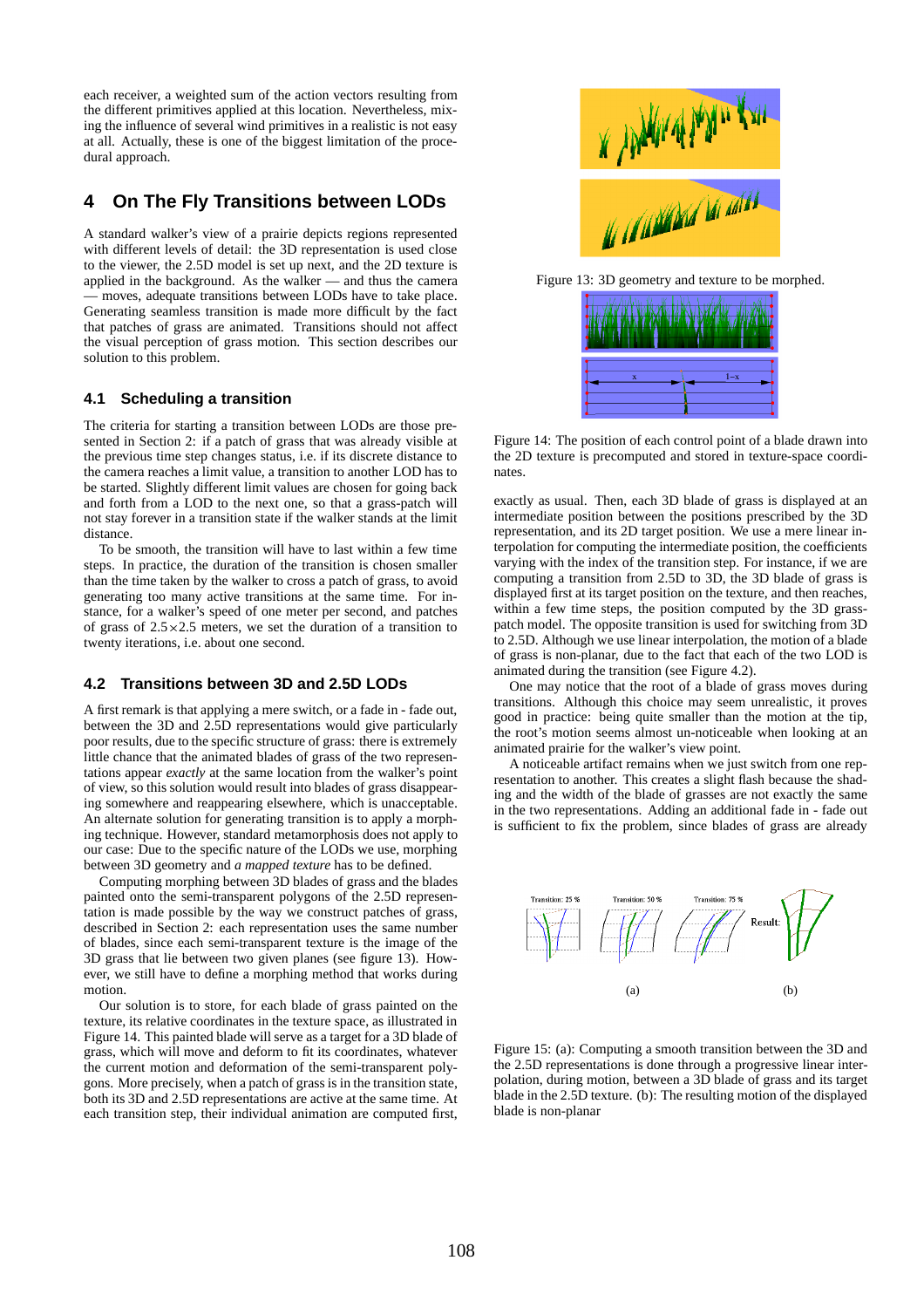located at the same place.

#### **4.3 Transitions between 2.5D and 2D LODs**

Here, the aim is to generate smooth transitions between the 2.5D representation, based on textured strips of polygons, and a 2D texture, which is not animated. Using a mere cross dissolve of the two representations is often sufficient, since the 2D representation is only used in distant regions. However, it gives very poor results at the outline of hills, where blades of grass of the 2.5D representation are silhouetted against the sky. Making them fade in and out of the sky color is really unrealistic.

To provide a better solution in this case, we have defined a more geometrical metamorphosis between the two representations. Firstly, instead of directly texturing the terrain in the 2D representation, we rather texture an offset of it, located at an average distance between the tip and the top of the grass. This helps displaying the outlines of hills at approximately the same location in the two representations. Then, we generate a transition by making the 2.5D polygons progressively grow (or un-grow) from (respectively into) the ground. Meanwhile, we let the 2D texture progressively disappear (respectively appear). This results in still noticeable, but not too annoying transitions.

## **5 Results**

#### **5.1 Performances**

Many parameters of our implementation (for instance the size of the grass patches, the number of blades of grass they include, the number of line segments primitives per blade in the 3D representation, the number of polygons in the 2.5D representation, and the distance ranges for which a given LOD is used) are strongly related to both the quality of the results, and the performances of the system. These parameters should be tuned according to the power of the workstation on which the application runs.

If the size of the patches are small enough (about  $3 \times 3$  meters), our application runs at a quasi-constant frame rate. Indeed, the number of polygons to render and animate varies slightly. For instance, if the 3D representation is only used at discrete distances from the viewer ranging from 0 to 2, the number of 3D patches of grass cannot exceed 8 for a fixed viewing angle of  $40^\circ$ . Each of the 3D grass patches takes the same amount of time to be rendered and animated, since it has a given number of blades of grass, rendered using a given number of polygons. Then, the amount of computation required by the 3D model can be easily bounded. Similar calculation can be done for the 2.5D model.

However, if the size of the patches is too large, many 3D blades of grass will not be visible because of the basic culling we use. A simple solution would be to reduce the size of the patches, but it increases the rendering time of 2.5D grass. In consequence, it could be a great improvement to do a more precise culling to decrease the waste of time due to blades of 3D grass which are out of the field of vision. This can be done using a quadtree for the tiling of the terrain.

In order to find out efficient instances of our system, we have tried to avoid bottlenecks by setting parameters in such a way that similar amounts of computation are required for treating the 3D and the 2.5D representations. We did not include the 2D representation in these considerations since it requires no animation time and almost no rendering time.

To give a more precise idea of the way of adapting our system, some sets of acceptable parameters are detailed below, together with the resulting performances on two different platforms: an SGI O2 and an ONYX 2 Infinite Reality. The table below compares three different implementation of the system, ranging from low to

high quality and using the same terrain with a size patches equal to 2.5 meters. The time needed to compute the animation is insignificant in comparison with the rendering time. The space needed for all the precomputings is about 20 megabytes. All the measures have been made on the same terrain of  $100 \text{ m} \times 100 \text{ m}$ . Figure 16 gives an idea of the respective visual qualities of the three implementations.



Figure 16: Views of a prairie respectively taken from the low quality (left), medium quality (middle), and high quality (right) instances of the system.

| <b>Ouality</b>               | Low     | Medium    | High      |
|------------------------------|---------|-----------|-----------|
| Nb. of blades per patch      | 160     | 320       | 500       |
| 2.5D distance range          | $3 - 8$ | $2 - 12$  | $3 - 20$  |
| Nb. seg. per blade of grass  |         |           |           |
| Approx. nb. blades per image | 100,000 | 500,000   | 1,000,000 |
| Frame rate on an SGI O2      | 5 Hz    | 4 Hz      | $2$ Hz    |
| Frame rate on an ONYX        | $25$ Hz | $12.5$ Hz | $8$ Hz    |

Even if these measures were not made on standard PCs, we believe that they still demonstrate the applicability of the approach: new graphical PC workstations are already faster than SGI O2, and there performances are similar to ONYX.

#### **5.2 Examples of animation sequences**

A few frames from a walking session in the prairie are depicted in Figure 17. During this sequence, some artefacts are still visible during the transitions, especially when the 2.5D grass "grown" in front of the background (see the borderline between the sky and the prairie in the second and third pictures of Figure 17). Nevertheless, the animation is globally fluid and pretty, even if the vegetation is monotonous (see section 6).

### **6 Conclusion**

We have presented a complete solution to the problem of prairie animation in real-time. Offering real-time control of such a natural scene is difficult because of the number of blades of grass to animate and display. Our solution is based on the use of three different LODs for representing grass: 3D geometry, 2.5D representation (i.e. volumetric texture), and 2D texture. Procedural wind primitives are used to animate these representations, through associated receivers that control their degrees of freedom. An algorithm to generate smooth transitions between LODs during motion has been described. This method handles continuous changes of camera position during a prairie animation sequence, and interactive control of wind effects. Lastly, this algorithm is applicable on various platforms by giving different ways of compromising between quality and efficiency.

Our model could be improved by integrating a series of sublevels of detail into each of the representations. As we stated earlier, several parameters, such as the number of line segments primitives per blade of 3D grass or the number of polygons in the 2.5D representation, can be modified. We think that tuning those parameters on the fly according to the discrete distance between a patch of grass and the camera could greatly increase the frame rate.